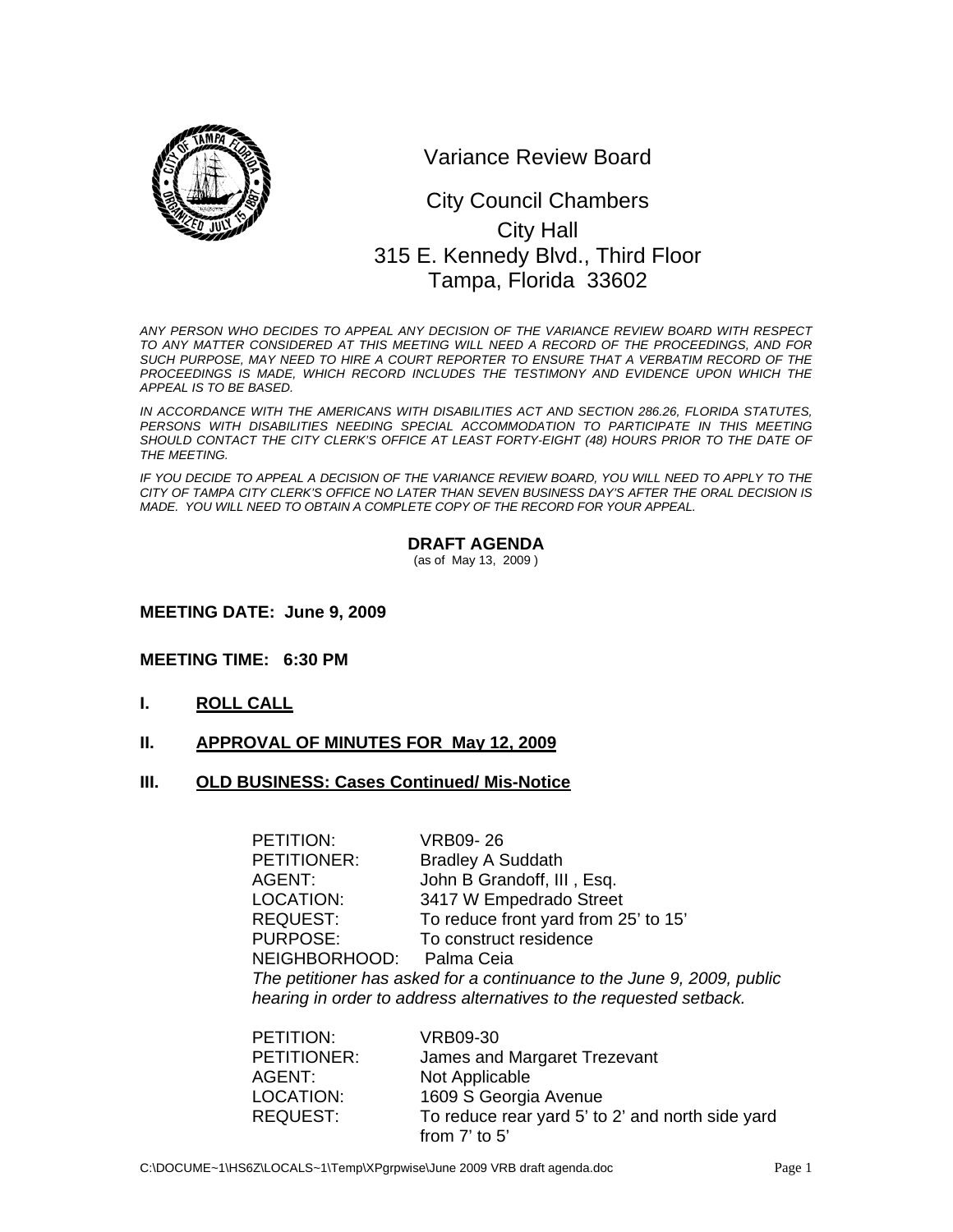PURPOSE: To construct single family residence with pool NEIGHBORHOOD: Palma Ceia *The petitioner has asked for a continuance to the June 9, 2009, public hearing in order to address concerns of the neighborhood.* 

| PETITION:                                                              | <b>VRB09-40</b>                              |  |
|------------------------------------------------------------------------|----------------------------------------------|--|
| PETITIONER:                                                            | <b>Virgil Ealy</b>                           |  |
| AGENT:                                                                 | David Smith/ John Muratides, Stearns Weaver  |  |
|                                                                        | Miller et al                                 |  |
| LOCATION:                                                              | 1221 E Powhatan Avenue                       |  |
| <b>REQUEST:</b>                                                        | To reduce side yard setback from 7' to 4'11" |  |
| <b>PURPOSE:</b>                                                        | To re-construct existing pergola             |  |
|                                                                        | NEIGHBORHOOD: Old Seminole Heights           |  |
| The petitioner has asked for a continuance to the June 9, 2009, public |                                              |  |
| hearing in order to address board concerns.                            |                                              |  |

## **IV. NEW BUSINESS**

## A. GENERAL VARIANCES

| PETITION:                                                                                    | VRB09-42                                                                                                                                                                                                     |
|----------------------------------------------------------------------------------------------|--------------------------------------------------------------------------------------------------------------------------------------------------------------------------------------------------------------|
| PETITIONER:                                                                                  | Mayim Properties, LP                                                                                                                                                                                         |
| AGENT:                                                                                       | John Grandoff III, Esq                                                                                                                                                                                       |
| LOCATION:                                                                                    | 7501 & 7512 S Trask Street                                                                                                                                                                                   |
| <b>REQUEST:</b>                                                                              | To remove several grand trees                                                                                                                                                                                |
| <b>PURPOSE:</b>                                                                              | To construct new homes                                                                                                                                                                                       |
| NEIGHBORHOOD:                                                                                | Port Tampa City                                                                                                                                                                                              |
| <b>PETITION:</b>                                                                             | <b>VRB09-44</b>                                                                                                                                                                                              |
| <b>PETITIONER:</b>                                                                           | Julie T Pittman & Charles E Larsen                                                                                                                                                                           |
| <b>AGENT:</b>                                                                                | Not Applicable                                                                                                                                                                                               |
| LOCATION:                                                                                    | 4202 W Swann Avenue                                                                                                                                                                                          |
| <b>REQUEST:</b>                                                                              | To reduce corner yard setback from 15' to 3'                                                                                                                                                                 |
| <b>PURPOSE:</b>                                                                              | To construct portizo                                                                                                                                                                                         |
| NEIGHBORHOOD:                                                                                | <b>Beach Park Homeowners</b>                                                                                                                                                                                 |
| <b>PETITION:</b>                                                                             | <b>VRB09-45</b>                                                                                                                                                                                              |
| PETITIONER:                                                                                  | <b>Timothy Scott Kippenburg</b>                                                                                                                                                                              |
| AGENT:                                                                                       | Not Applicable                                                                                                                                                                                               |
| <b>LOCATION:</b>                                                                             | 3221 W San Luis Street                                                                                                                                                                                       |
| <b>REQUEST:</b>                                                                              | To reduce corner yard setback from 7' to 5'                                                                                                                                                                  |
| <b>PURPOSE:</b>                                                                              | To construct pool screen enclosure                                                                                                                                                                           |
| NEIGHBORHOOD:                                                                                | Palma Ceia                                                                                                                                                                                                   |
| PETITION:<br>PETITIONER:<br><b>AGENT:</b><br>LOCATION:<br><b>REQUEST:</b><br><b>PURPOSE:</b> | <b>VRB09-46</b><br><b>Mark Mantooth</b><br>Not Applicable<br>3107 E Ist Avenue / 2801 Adamo Drive<br>To increase fence height from 8' to 20'<br>To construct 20' tall masonry wall along Adamo<br>Drive/SR60 |

NEIGHBORHOOD: East Ybor

C:\DOCUME~1\HS6Z\LOCALS~1\Temp\XPgrpwise\June 2009 VRB draft agenda.doc Page 2